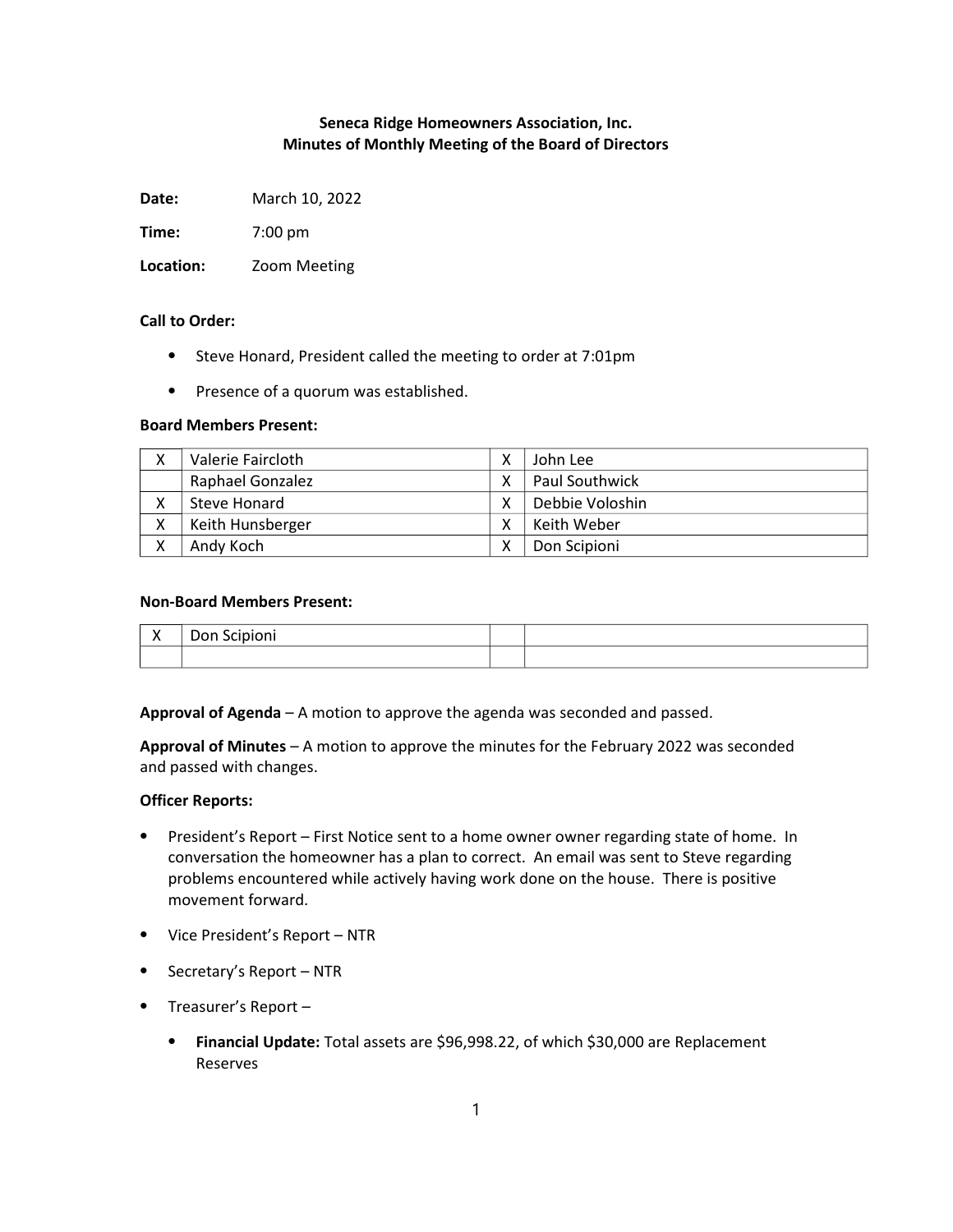- ⦁ Reimbursements Requests: NTR
- ⦁ Dues Report: 27 homeowners with outstanding dues for 2022.

Member's Open Forum – Don Scipioni (guest) joined us.

# Committee Report –

- ⦁ Social Activities
	- ⦁ Community Clean-up Andy has it set for Saturday, March 26, 9am-12pm. Put it on Facebook site. Steve to put out the sign about March 16 announcing the Community Clean-up.
	- ⦁ Annual Yard Sale John has it planned for April 30, 8am-12pm. It will be posted on Facebook site and Craigslist. Signs will be put out at Seneca Ridge and Rt. 7.
- ⦁ Common Grounds:
	- ⦁ Two trees need to be tended to. One tree is in the common area adjacent to 130 Seneca Ridge Drive and the other has fallen in the Octoberfest common area. Currently have an estimate for \$451.25. Paul asked Keith to have the guy look at all Ash trees. They are diseased. Recommend taking them down and being proactive about the tress by paths.
	- **•** Landscape  $2^{nd}$  year of the contract. Contractor hasn't gotten back to Keith to be invoiced.
- ⦁ Architectural Review There are some applications from February that Paul needs to send out. No application came in during March.
- ⦁ Newsletter Send out before the Yard Sale.
- ⦁ Facebook Doing well!

### Unfinished Business –

- Automating ARC process. Currently there is a PDF on the webpage. Jenny is working on a solution. Likely ready for testing in April. Don volunteered to test since he has to submit an ARC application.
- ⦁ Eagle Scout Project. Steve emailed Luck. Luke got in touch with an engineer from the county. That area is a flood plain and needs to have a study done before any action is taken. The Engineer came up with a better solution. Steve hard pictures of the solutions. Basically, they can create a path on the school side and there is not need to cross the creek. Luke plans to present at the April Board meeting. He is continuing to work with the county and obtain permits. Keith and Paul are taking a field trip to see get boots on the ground where the new solution is proposed.

### New Business –